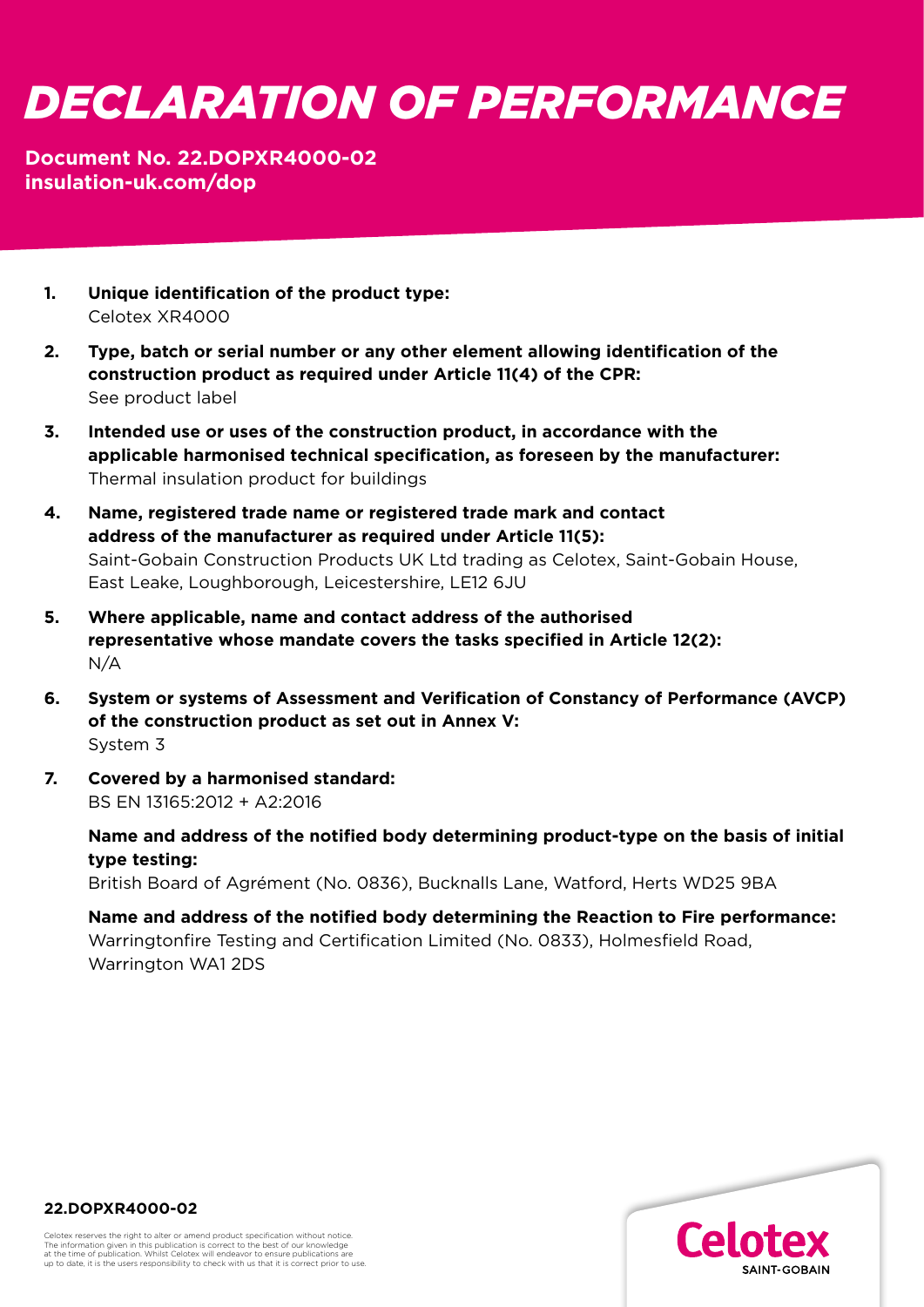## **8. Declared performance:**

## Harmonised Technical Standard: BS EN 13165:2012 + A2:2016

| <b>Essential characteristics</b>                                                                    | <b>Performance</b>                                                                                  | <b>Unit</b>      | <b>Declared performance</b> |
|-----------------------------------------------------------------------------------------------------|-----------------------------------------------------------------------------------------------------|------------------|-----------------------------|
| <b>Product name</b>                                                                                 |                                                                                                     |                  | Celotex XR4000              |
| <b>Thickness</b>                                                                                    |                                                                                                     | mm               | 110-200                     |
| <b>Thickness tolerance</b>                                                                          | dN 110-200mm                                                                                        |                  | T <sub>2</sub>              |
| <b>Thermal resistance</b>                                                                           | Thermal resistance                                                                                  | $m^2$ .K/W       | 5.00                        |
|                                                                                                     | Thermal conductivity                                                                                | W/m.K            | 0.022                       |
| Length and width                                                                                    | $1000mm$                                                                                            | mm               | ± 5                         |
|                                                                                                     | 1000 to 2000mm                                                                                      | mm               | ±7.5                        |
|                                                                                                     | 2001 to 4000mm                                                                                      | mm               | ±10                         |
| <b>Squareness</b>                                                                                   | $S_h$                                                                                               | mm/m             | $\leq 5$                    |
| <b>Flatness</b>                                                                                     | Length $<$ 2.5m<br>$\leq$ 0.75 $m2$<br>> 0.75 m <sup>2</sup>                                        | mm               | $\leq 5$<br>$\leq 10$       |
| <b>Reaction to fire</b>                                                                             | Reaction to fire                                                                                    | <b>Euroclass</b> | Ε                           |
| <b>Durability of Reaction to fire</b><br>against heat, weathering,<br>ageing/degradation            | Durability of Reaction to fire<br>of the product as placed<br>on the market                         | <b>Euroclass</b> | Does not change with time   |
| <b>Durability of thermal</b><br>resistance against heat,<br>weathering, ageing/<br>degradation      | Thermal resistance                                                                                  | $m2$ .K/W        | 5.00                        |
|                                                                                                     | Thermal conductivity                                                                                | W/m.K            | 0.022                       |
|                                                                                                     | Durability characteristics                                                                          | $m^2$ .K/W       | 5.00                        |
|                                                                                                     |                                                                                                     | W/m.K            | 0.022                       |
|                                                                                                     | Dimensional stability                                                                               |                  | DS(70,90)3<br>$DS(-20,-)1$  |
|                                                                                                     | Deformation under specified<br>compressive load and<br>temperature conditions                       |                  | <b>NPD</b>                  |
|                                                                                                     | Determination of the aged<br>values of thermal resistance<br>and thermal conductivity               | W/m.K            | 0.022                       |
| <b>Compressive strength</b>                                                                         | Compressive stress or<br>compressive strength                                                       | kPa              | CS(10\Y)140                 |
| Tensile/flexural strength                                                                           | Tensile strength<br>perpendicular to faces                                                          |                  | <b>NPD</b>                  |
| <b>Durability of compressive</b><br>strength against ageing/<br>degradation                         | Compressive creep                                                                                   |                  | <b>NPD</b>                  |
| <b>Water permeability</b>                                                                           | Short term water absorption<br>Long term water absorption                                           |                  | <b>NPD</b><br><b>NPD</b>    |
|                                                                                                     | Flatness after one side wetting                                                                     |                  | <b>NPD</b>                  |
| Water vapour permeability                                                                           | Water vapour transmission                                                                           |                  | <b>NPD</b>                  |
| <b>Acoustic absorption index</b>                                                                    | Sound absorption                                                                                    |                  | <b>NPD</b>                  |
| <b>Release of dangerous</b><br>substances to the<br>indoor environment                              | Release of dangerous<br>substances                                                                  |                  | NPD(a)                      |
| Reaction to fire of the<br>product in standardised<br>assemblies simulating<br>end-use applications | Reaction to fire of the<br>product in standardised<br>assemblies simulating<br>end-use applications |                  | <b>NPD</b>                  |
| <b>Continuous glowing</b><br>combustion                                                             | Continuous glowing<br>combustion                                                                    |                  | NPD(a)                      |

NPD = No Performance Determined

(a) No harmonised standard test method available



**22.DOPXR4000-02**